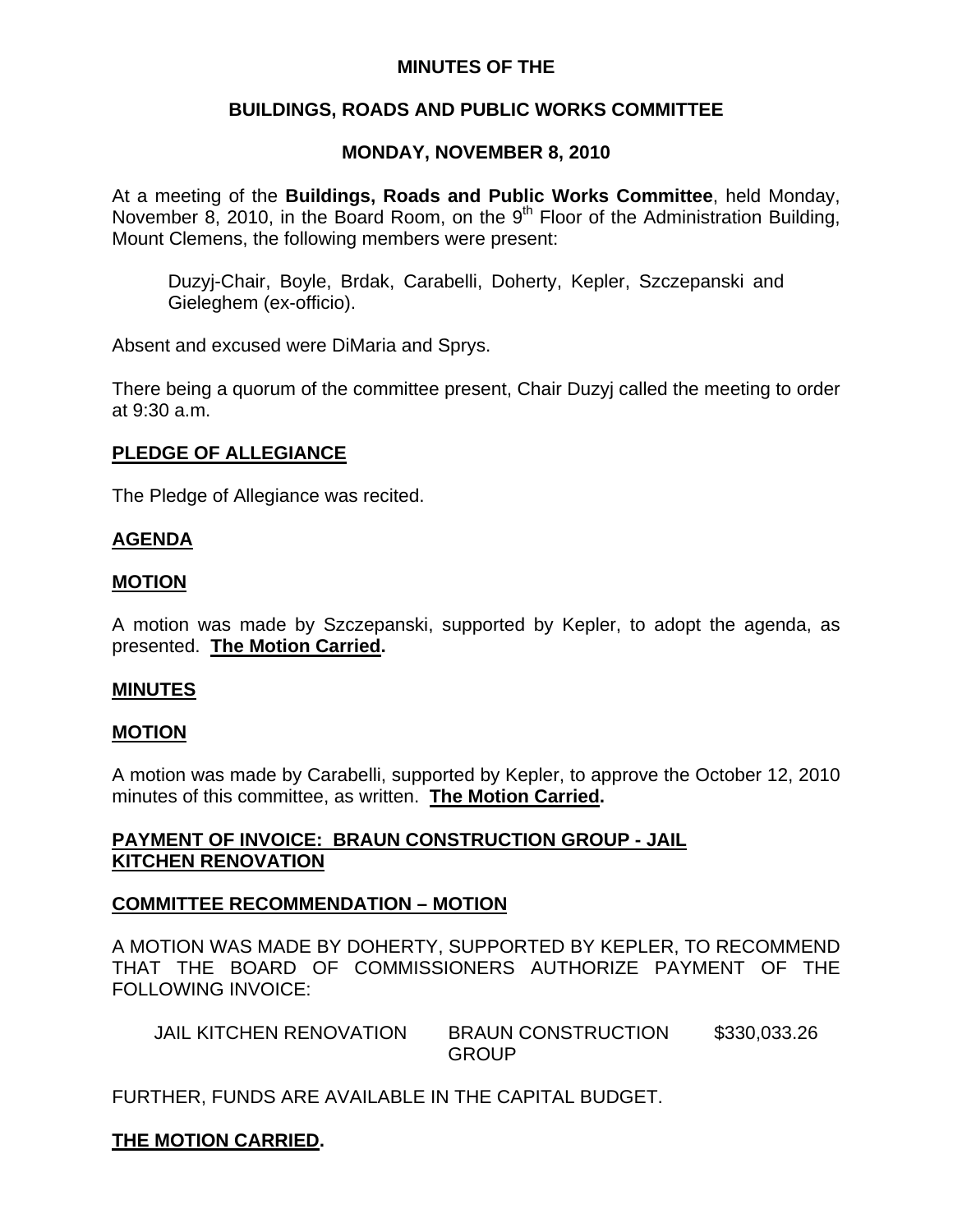## **INSTALLATION OF ENERGY EFFICIENT LIGHTING & DECORATIVE CEILING REPLACEMENT IN COURT BUILDING LOBBY**

## **COMMITTEE RECOMMENDATION – MOTION**

A MOTION WAS MADE BY BOYLE, SUPPORTED BY KEPLER, TO RECOMMEND THAT THE BOARD OF COMMISSIONERS APPROVE RETROFITTING OF THE COURT BUILDING LOBBY LIGHTS TO MORE ENERGY EFFICIENT T-8 FLUORESCENT LIGHTING OR REPLACING WITH A T-5 FIXTURE IF RECOMMENDED BY THE FIRM CONDUCTING THE ENERGY AUDIT & REPLACING THE EXISTING CEILING WITH DECORATIVE 2' X 4' EGG CRATE GRILLS; ESTIMATED COST FOR MATERIALS IS \$14,000; FUNDS FOR THIS PROJECT ARE AVAILABLE IN THE FACILITIES & OPERATIONS BUILDING OPERATING BUDGET. **THE MOTION CARRIED WITH CARABELLI AND SZCZEPANSKI VOTING "NO."** 

## **DEVELOPMENT OF BID SPECIFICATIONS FOR JAIL RENOVATION PROJECT**

Revised attachments were mailed.

## **COMMITTEE RECOMMENDATION – MOTION**

A MOTION WAS MADE BY DOHERTY, SUPPORTED BY SZCZEPANSKI, TO RECOMMEND THAT THE BOARD OF COMMISSIONERS AUTHORIZE WAKELY ASSOCIATES, INC. TO PROCEED WITH THE DEVELOPMENT OF BID SPECIFICATIONS FOR JAIL RENOVATIONS IDENTIFIED IN ATTACHMENT C; BIDS WILL BE BROUGHT BACK TO THE BOARD FOR REVIEW AND APPROVAL.

Captain Wickersham and Dominic Abbate gave an overview.

The following commissioners spoke: Szczepanski, Doherty, Boyle, Carabelli, Brdak and Gieleghem.

### **MOTION**

A motion was made by Carabelli, supported by Boyle, to postpone this until the next meeting.

The following commissioner spoke: Carabelli.

Commissioner Kepler offered a friendly amendment: to postpone until the November Finance Committee meeting. That was accepted by the maker and supporter.

Chair Duzyj called for a vote on the motion, as amended, and **The Motion Carried.**